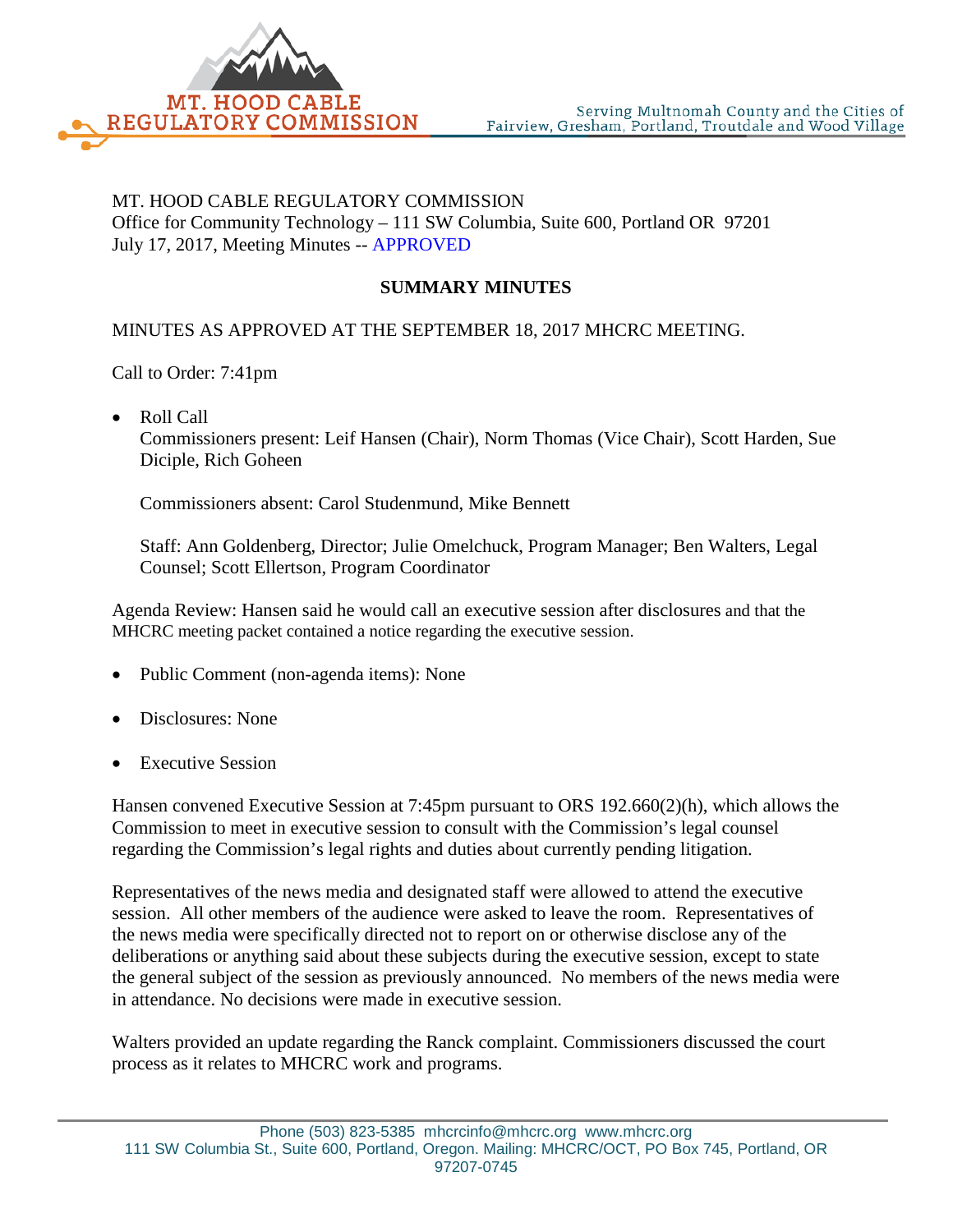Hanson adjourned the Executive Session at 8:22pm, welcomed the audience back into the meeting room, and reconvened the Regular meeting.

## • REGULAR AGENDA

R1. Pacific Research & Evaluation – TechSmart Evaluation Services Contract Extension

**MOTION**: Diciple moved to approve the contract amendment with Pacific Research & Evaluation to extend the contract through July 31, 2018 and increase the contract amount by \$66,000. Harden seconded. **DISCUSSION**: None **VOTE**: 5 - 0

- Staff Activity Reports and Updates
	- FCC proceedings

Goldenberg said the FCC has engaged in a whirlwind of activity. The City of Portland had joined other cities in a letter of support to continue the current FCC rules protecting Net Neutrality. Thomas asked if other MHCRC jurisdictions were notified of the opportunity to sign on to the mayoral letter. Goldenberg said she would check to ensure this happens.

- Federal legislative updates: None
- 2017 Oregon legislative session

Goldenberg reported that the Oregon legislative session had ended and although several bills were filed to preempt local jurisdictions from enacting right-of-way protections, none passed in Oregon. Pre-emption bills had passed in 12 other states. The Gigabit Exemption bill was not repealed and, therefore, Comcast may apply for a tax waiver as a gigabit provider.

• New Business; Commissioner Open Comment

Considering the quick dismissal of the lawsuit, Goheen expressed a desire to move forward with the TechSmart grant for Centennial School District. In response to Harden's question about school year 2017-18 budget, Omelchuck said Centennial had budgeted its grant matching resources for project implementation. Centennial would need to know within the next two weeks of the Commission's decision to approve the grant in order to begin concrete planning for the upcoming school year. Diciple said the Grant Committee was very enthusiastic about the grant project plan, but the full Commission would have to hold a work session and contract vote within next two weeks. The Commission agreed for staff to move forward with the grant process with the goal to execute a contract within the next two weeks. Omelchuck said she would need to take Centennial's lead on whether it would still be able to fulfill the original project plan on the delayed timeline. In answer to a question from Hansen, Omelchuck said the grant project plan would be re-worked if the current plan is not able to move forward for the 2017-18 school year. Commissioner's applauded the efforts of Centennial in preparing the grant and adapting to the changing timelines.